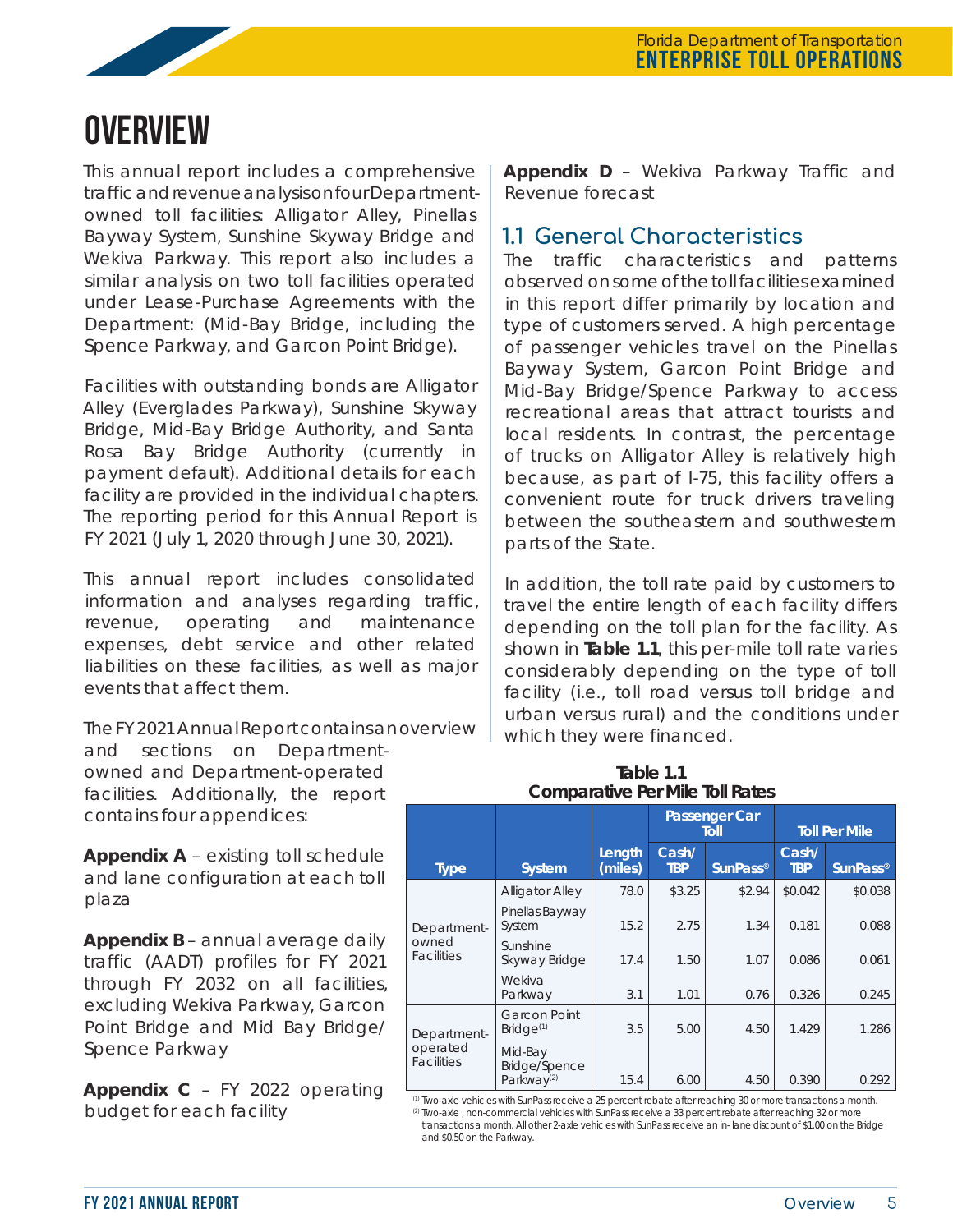

A number of factors influence the demand for roadway travel and use of toll roads in particular. As shown in **Figure 1.1**, these factors are grouped under five general categories.



## **1.2.1 Economic Conditions and Socioeconomic and Demographic Characteristics**

The unprecedented COVID-19 significantly impacted traffic and revenue in the last four months of FY 2020. As COVID-19 cases began to decline, the State reopened gradually in the

last two month of FY 2020 and the toll facilities experienced recovery in traffic volumes. This improving traffic trend continued in FY 2021 with traffic volumes rebounding at or near the FY 2019 pre-pandemic normal. The forecast for 2022- 2032 considers the trends in traffic recovery measured to date. Based on the assumptions of recovery, most toll facilities reported herein will return to pre-COVID-19 traffic levels by FY 2022.

#### Unemployment

Historically, Florida has one of the lowest unemployment rates in the nation. However, **Graph 1.1** displays the rise in the unemployment rate in Florida along with the national rate since the pandemic (source: U.S. Department of Labor, Bureau of Labor Statistics). Florida, which previously had the lowest unemployment rate in the nation, peaked at 11.2 percent in November 2009 through March 2010. For FY 2009 through the first half of FY 2013, Florida exceeded the national rate. However, Florida's unemployment steadily declined below or similar to the national rate starting the second half of FY 2013. At 3.3 percent in February 2020, Florida's unemployment was lower than the national average of 3.5 percent. However, due to the COVID-19 pandemic, unemployment rose dramatically in Florida and across the nation ending FY 2020 at 11.6 percent in June 2020. With the reopening of the state and the traffic rebounding, corresponding unemployment have continued to diminish throughout FY 2021, with June 2021 Florida unemployment at 5.0 percent compared to the national rate of 5.9 percent. The Florida Economic Estimating Conference estimates that civilian unemployment will continue to decline and return to near full-employment levels of below four percent in CY 2023.



#### **Graph 1.1 Unemployment Rate**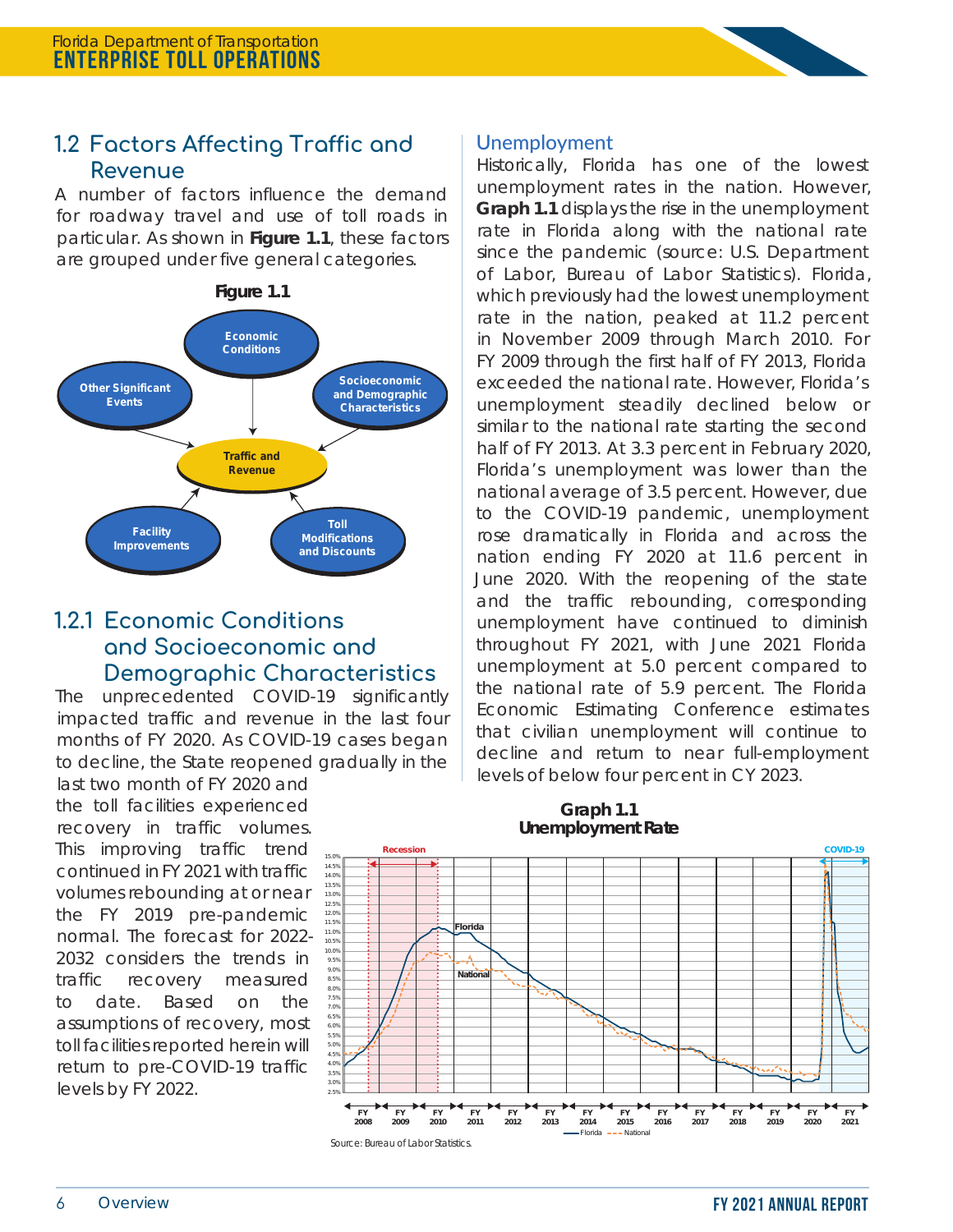## Population Growth

Over the past seven years, Florida's population has gradually increased from a year-over-year growth rate of approximately 1.0 percent to a year-over-year growth rate of 1.5 percent in 2021. Correspondingly, the average daily net migration, which peaked at nearly 1,000 residents per day in 2004, has gradually rebounded to similar levels in recent years, after bottoming out at 50 residents per day in 2009 due to the Great Recession. These population trends are shown in **Graph 1.2**.



Source: Florida Demographic Estimating Conference March 3, 2021.

According to the latest economic outlook prepared by the Bureau of Economic and Business Research (BEBR) at the University of Florida in April 2021, Florida's population growth rates are forecast to increase at low levels and rates of growth (approximately 1.3 percent) through 2030. According to BEBR's latest forecasts, the State's population is currently expected to approach 24.5 million by 2030. **Graph 1.3** depicts population estimates for all regions served by the Department-owned and Department-operated facilities.

Florida's population is expected to continue to increase and have an effect on traffic trends over the foreseeable future. The population growth has a direct impact on the number of driver's



Source: 2020 Census and University of Florida, Bureau of Economic and Business Research (BEBR) Bulletin 189, April 2021.

licenses issued and vehicles registered in the state. The growth rates of licensed drivers have approximated 2.1 percent in the past five years following population growth and an improving state economy (**Graph 1.4**). As of FY 2021, there were 17.9 million registered vehicles and 17.7 million licensed drivers in Florida.





Source: Florida Department of Highway Safety and Motor Vehicles.

#### Employment By Industry

Florida has a diverse industry base, which to some extent, mitigates the impact from a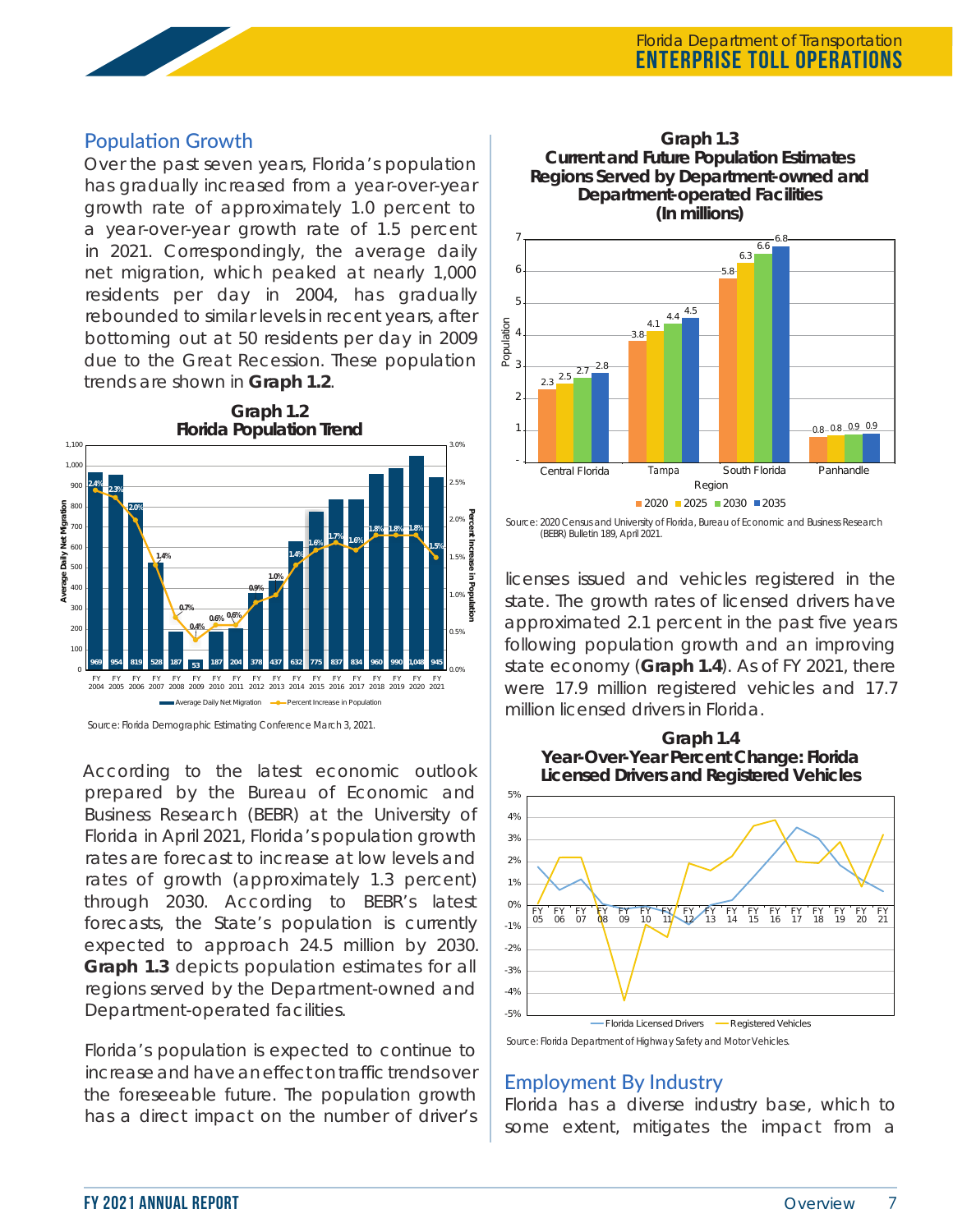

downturn in certain industry sectors. It has a vibrant high-tech industry, and professional and business services industry, complemented by international trade. The implementation of the United States-Dominican Republic-Central America Free Trade Agreement (CAFTA) positions Florida as the primary gateway and business hub for the Caribbean and Latin American nations.

**Graph 1.5** presents the Non-Agriculture Employment in the State by the North American Industry Classification System (NAICS) which, as of June 2021, was 8.5 million. In 2021, the trade, transportation and utilities industries employed nearly 1.8 million of the workforce and 21 percent of total employment. Most sectors showed a decline in employment compared to the preceding year due the impact of the COVID-19 pandemic.

### Tourism

Tourism is a vital component and a key contributor in keeping Florida's economy strong. **Graph 1.6** shows the number of Florida visitors by quarter over the past ten years, through the third quarter of CY 2021. Overall, the number of

**Graph 1.5 Non-Agricultural Employment in Florida 2021 (In Thousands)**



Source: Bureau of Labor Statistics

quarterly visitors has generally increased in the prior years. However, due to the unprecedented impact of the pandemic starting in March 2020,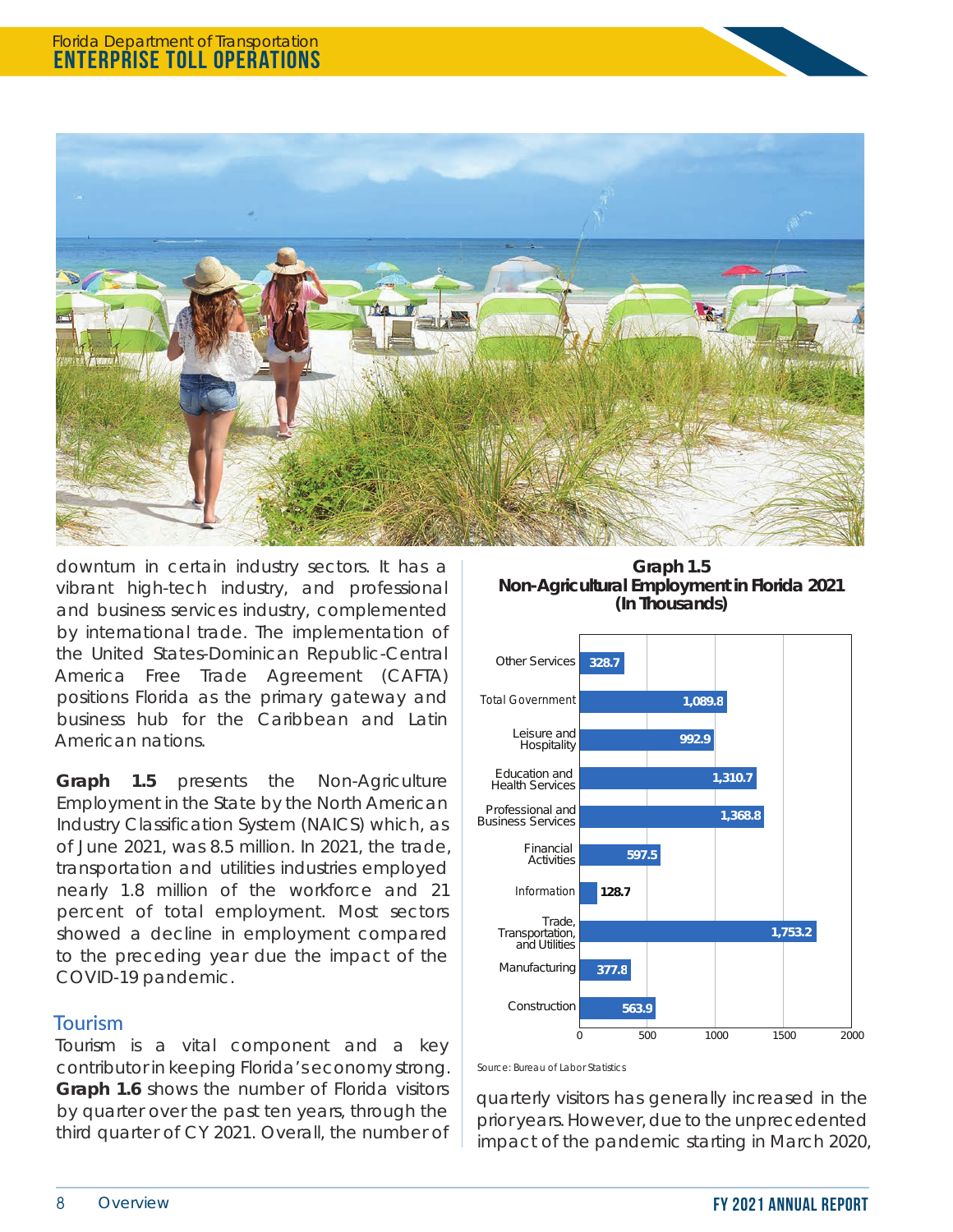

Source: visitflorida.org | \*2021 data not yet available.

all ensuing quarters show a notable decline, particularly in the second quarter of 2020 at 70 percent. The tourism recovery continued notably in the second and the third quarter in 2021 approaching the pre-pandemic levels of 2019.

#### Fuel Prices

**Graph 1.7** portrays the historical trend of gas prices in Florida (average of all grades) over the past ten years. Prices have fluctuated from nearly \$4 per gallon to a low of \$1.85 a gallon.

Beginning in FY 2015, fuel prices show a general declining trend through FY 2020, followed by an upward trend starting in FY 2021 with \$2.96 per gallon as of June 2021.

As illustrated in **Graph 1.8**, the decline of fuel consumption, particularly diesel in FY 2009 and FY 2010 signifies the impact of the economic recession while the consumption rate rebounded starting in FY 2013 and continued for several years. Recently, the increased deployment of more fuel-efficient vehicles has contributed to diminished growth in the highway fuel consumption rate in the state. The decrease in gasoline



Source: Energy Information Administration, U.S. Department of Energy

consumption in FY 2020 and FY 2021 is also largely attributed to the decline in passenger traffic resulting from the COVID-19 pandemic.

## **1.2.2 Toll Modification and Discounts**

**Table 1.2** provides a historical overview of the changes in toll rates and/or toll structure for the six facilities. Modifications made to the toll rate



**Graph 1.8 Year-Over-Year Percent Change: Highway Fuel Consumption in Florida**

Source: Florida Department of Transportation.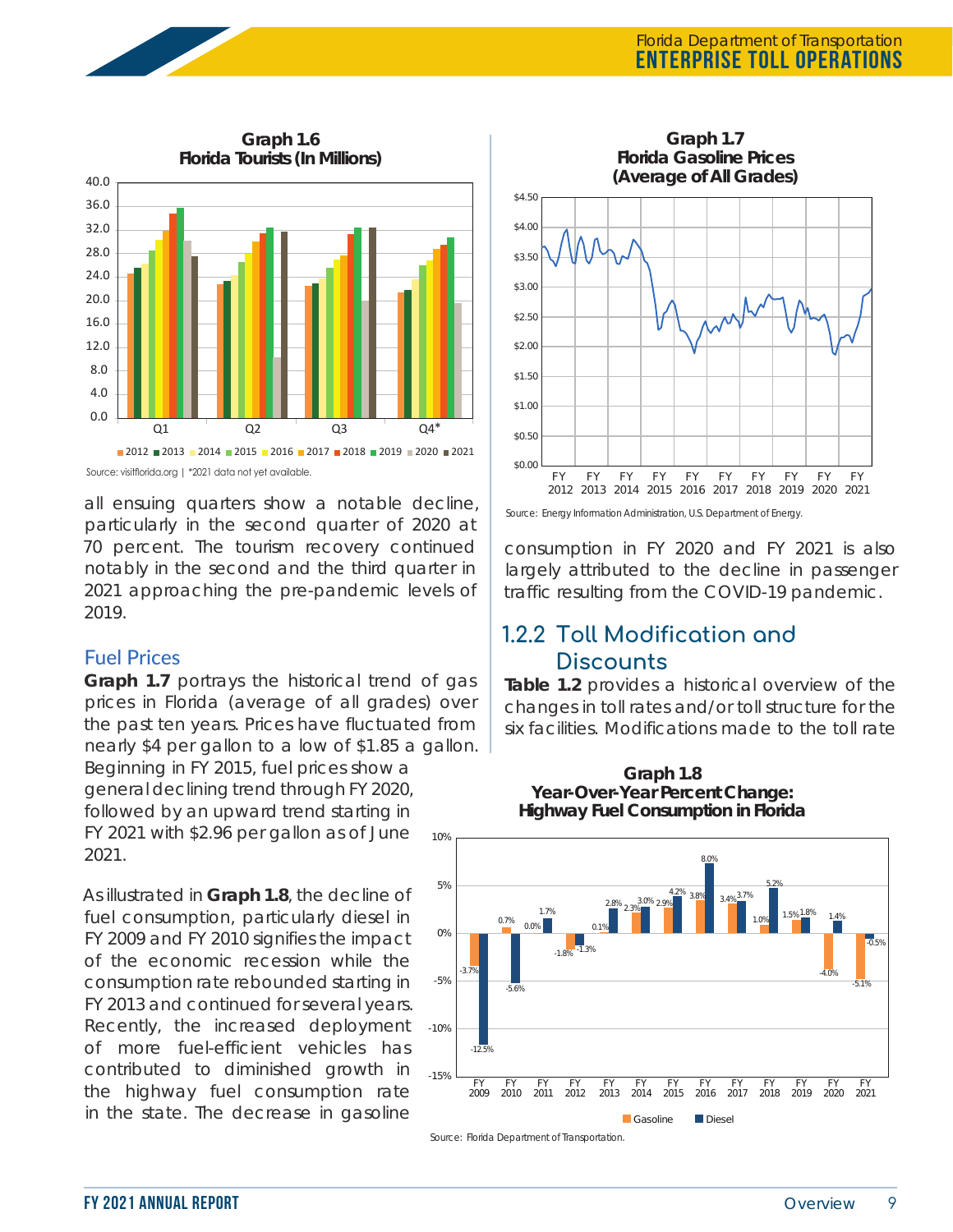| Table 1.2                                             |  |
|-------------------------------------------------------|--|
| <b>Historical Toll Rate Modifications by Facility</b> |  |

|                                                           | Opening                   |                       |                                                                       |                                |                                             |  |
|-----------------------------------------------------------|---------------------------|-----------------------|-----------------------------------------------------------------------|--------------------------------|---------------------------------------------|--|
|                                                           | Year                      |                       |                                                                       |                                |                                             |  |
| <b>Facility</b>                                           | (Opening<br>Toll Rate)    | Date of<br>Conversion | <b>Type of Adjustment</b>                                             | System<br><b>Increase</b>      | <b>Multi-axle Rate</b><br><b>Adjustment</b> |  |
|                                                           |                           |                       |                                                                       |                                |                                             |  |
|                                                           |                           | 05/99                 | Toll conversion (split plazas with one-way tolls)                     | \$0.00<br>1.00 Cash            | Conversion to N-1                           |  |
|                                                           |                           | 02/06                 | Toll rate increase                                                    | 0.50 SunPass                   | <b>Remained N-1</b>                         |  |
|                                                           | 1969                      | 06/12                 | Toll rate increase                                                    | 0.50 Cash<br>0.75 SunPass      | Remained N-1                                |  |
| Alligator Alley <sup>(1)</sup>                            | (\$1.50)                  | 07/13                 |                                                                       | 0.06 SunPass                   |                                             |  |
|                                                           |                           | 07/14                 | Toll rate indexing for SunPass                                        | 0.04 SunPass                   | <b>Remained N-1</b>                         |  |
|                                                           |                           | 07/15                 |                                                                       | 0.05 SunPass                   |                                             |  |
|                                                           |                           | 10/17                 | Toll rate increase                                                    | $0.25$ Cash<br>0.04 SunPass    | Remained N-1                                |  |
| Pinellas Bayway<br>System                                 |                           | 07/81                 | Toll rate increase (\$0.20 to \$0.30)                                 | 0.10                           | Remained per-axle                           |  |
|                                                           |                           | 10/86                 | Toll rate increase (\$0.30 to \$0.50)                                 | 0.20                           | Remained per-axle                           |  |
|                                                           |                           | 06/12                 | Toll rate increase for cash (\$0.50 to \$0.75)                        | 0.25 Cash<br>0.00 SunPass      | Conversion to N-1                           |  |
| East and West                                             | 1962                      | 07/13                 |                                                                       | 0.01 SunPass                   |                                             |  |
| Plazas                                                    | (\$0.20)                  | 07/14                 | Toll rate indexing for SunPass                                        | 0.01 SunPass                   | Remained N-1                                |  |
|                                                           |                           | 07/15                 |                                                                       | 0.01 SunPass<br>0.25 Cash      |                                             |  |
|                                                           |                           | 10/17                 | Toll rate increase for cash (\$0.75 to \$1.00)                        | 0.01 SunPass                   | Remained N-1                                |  |
| Central Plaza                                             | 1962<br>09/86<br>(\$0.10) |                       | Plaza removed                                                         |                                |                                             |  |
|                                                           |                           | 06/12                 | Toll rate increase (\$0.35 to \$0.50)                                 | 0.15 Cash                      | Conversion to N-1                           |  |
|                                                           | 1962<br>(\$0.35)          |                       | Toll rate decrease (\$0.35 to \$0.25)                                 | $(0.10)$ SunPass               |                                             |  |
| South Plaza                                               |                           | 07/13                 | Toll rate indexing for SunPass                                        | 0.00 Cash<br>0.01 SunPass      | Remained N-1                                |  |
|                                                           |                           | 10/17                 | Toll rate increase for cash (\$0.50 to \$0.75)                        | $0.25$ Cash<br>0.00 SunPass    | Remained N-1                                |  |
|                                                           |                           | 12/58                 | Toll rate decrease (\$1.75 to \$1.00 for two-axle passenger vehicles) | (0.75)                         | Remained per-axle                           |  |
|                                                           |                           | 04/66                 | Toll rate decrease (\$1.00 to \$0.50 for two-axle passenger vehicles) | (0.50)                         | Remained per-axle                           |  |
|                                                           | 1954<br>(\$1.75)          | 07/82                 | Toll rate increase (\$0.50 to \$1.00 for two-axle passenger vehicles) | 0.50                           | Remained per-axle                           |  |
| Sunshine Skyway                                           |                           | 06/12                 | Toll rate increase                                                    | 0.25 Cash<br>0.25 SunPass      | Conversion to N-1                           |  |
| Bridge <sup>(2)</sup>                                     |                           | 07/13                 |                                                                       | 0.02 SunPass                   |                                             |  |
|                                                           |                           | 07/14                 | Toll rate indexing for SunPass                                        | 0.02 SunPass                   | <b>Remained N-1</b>                         |  |
|                                                           |                           | 07/15                 |                                                                       | 0.02 SunPass                   |                                             |  |
|                                                           |                           | 10/17                 | Toll rate increase for cash (\$1.25 to \$1.50)                        | 0.25 Cash                      | Remained N-1                                |  |
|                                                           | 2016                      |                       |                                                                       | 0.01 SunPass<br>0.01 SunPass / |                                             |  |
| Wekiva Parkway                                            | $($1.00/\$0.75)$          | 10/17                 | Toll rate indexing for SunPass and TOLL-BY-PLATE                      | <b>TOLL-BY PLATE</b>           | N minus 1                                   |  |
|                                                           |                           | 07/01                 | Toll rate increase (\$2.00 to \$2.50)                                 | 0.50                           | N minus 1                                   |  |
|                                                           |                           | 07/04                 | Toll rate increase (\$2.50 to \$3.00)                                 | 0.50                           | Remained N-1                                |  |
| Garcon Point                                              | 1999                      | 07/07                 | Toll rate increase (\$3.00 to \$3.50)                                 | $0.50\,$                       | Remained N-1                                |  |
| Bridge <sup>(3)</sup>                                     | (\$2.00)                  | 01/11                 | Toll rate increase (\$3.50 to \$3.75)                                 | 0.25                           | Remained N-1                                |  |
|                                                           |                           | 03/20                 | Toll rate increase (\$3.75 to \$4.50 SunPass and to \$5.00 cash)      | 1.25 Cash<br>0.75 SunPass      | Remained N-1                                |  |
|                                                           |                           | 10/04                 | Toll rate increase                                                    | 0.50 Cash<br>0.50 SunPass      | N minus 1                                   |  |
| Mid-Bay Bridge <sup>(4)</sup>                             | 1993<br>$($2.00/\$1.00)$  | 06/10                 | Toll rate increase                                                    | 0.50 Cash<br>0.50 SunPass      | Remained N-1                                |  |
|                                                           |                           | 10/15                 | Toll rate increase                                                    | 1.00 Cash<br>1.00 SunPass      | Remained N-1                                |  |
|                                                           |                           | N/A                   | N/A                                                                   | N/A                            | N minus 1                                   |  |
| 2014<br>Spence Parkway <sup>(5)</sup><br>$($1.50/\$1.00)$ |                           | 10/15                 | Toll rate increase                                                    | 0.50 TBP<br>0.50 SunPass       | Remained N-1                                |  |

<sup>(1)</sup> The west toll plaza opened in 1966, whereas the east toll plaza opened in 1969 when the facility was fully completed. Two-way tolling of \$0.75 each way at the east and west plazas changed to one-way tolling of \$1.50 at the east plaza (westbound) and \$1.50 at the west plaza (eastbound) in May 1999.

(2) In 1958, the rate for motorcycles increased from \$0.50 to \$1.00 concurrent with the decrease for two-axle and three or more axle vehicles. In the 1966 toll rate revision, the rate for motorcycles was reduced back to \$0.50. In the 1982 revision, it increased to \$1.00 for the second time. Current two-axle SunPass toll rate reflects an immediate in-lane 29 percent discount off the \$1.50 two-axle cash toll rate.

(3) Two-axle vehicles with SunPass receive a 25 percent rebate after reaching 30 or more transactions a month.<br>(4) Two-axle, non-commercial vehicles with SunPass receive a \$1.00 discount which is applied retroactively afte

(5) Spence Parkway is an All-Electronic facility. Only SunPass and TOLL-BY-PLATE (TBP) are accepted. Two-axle, non-commercial vehicles with SunPass receive a \$0.50 discount which is applied retroactively after exceeding 31 transactions a month.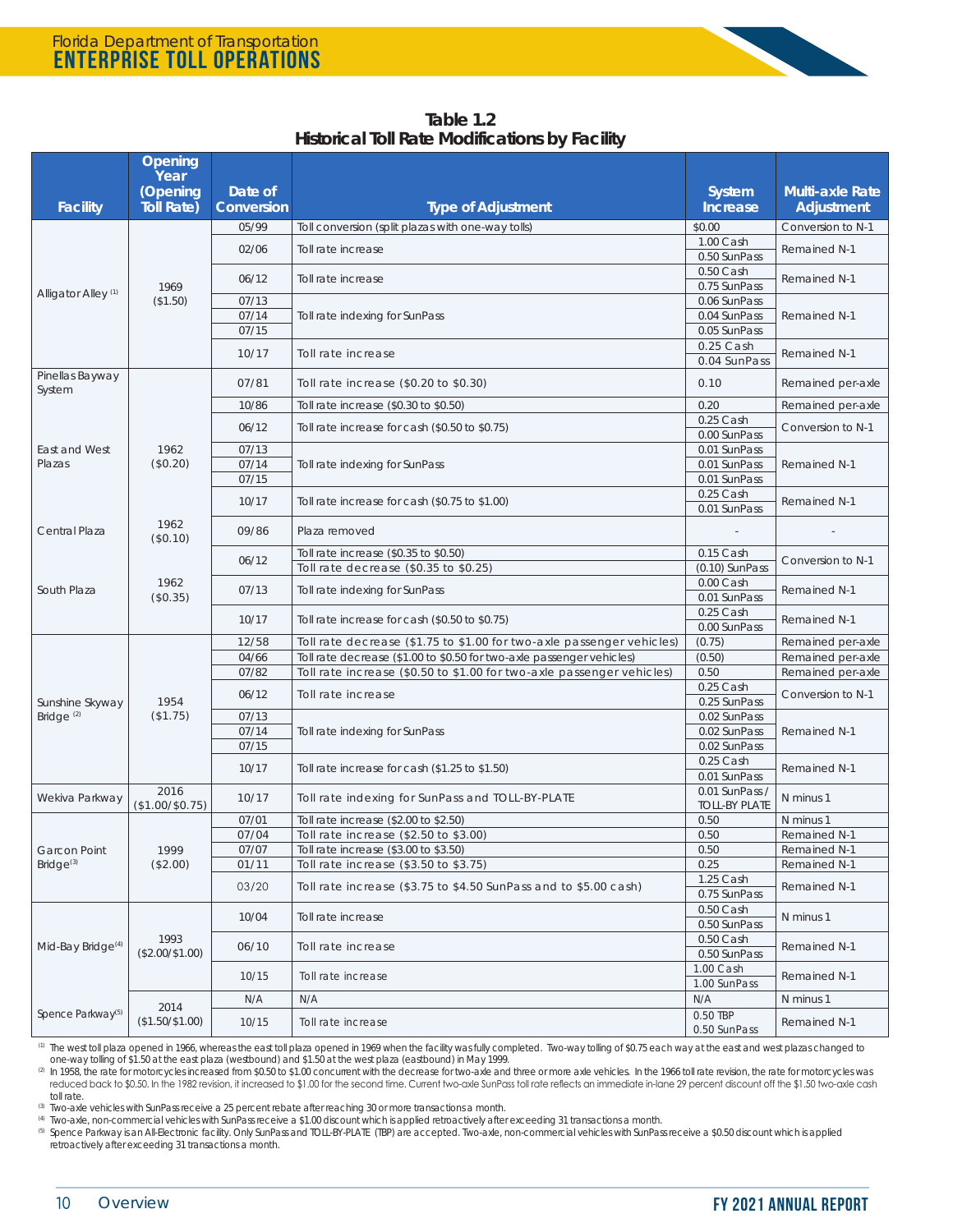

on a facility will either encourage additional customers to use the toll road (in the case of a toll discount) or slightly discourage existing customers (in the case of a toll increase). Use of toll facilities are also affected by the type of parallel competing highways, their level of congestion and driver characteristics. Historically, all of the facilities have undergone toll rate increases or modifications.

# **1.3 Forecasting Methodology**

Estimates on older, more established toll facilities owned or operated by the Department have been quite reliable because traffic patterns are typically known, and a significant amount of historical traffic and revenue data are already available. With little uncertainty regarding land use and motorist travel patterns, these forecasts are developed based on actual traffic and revenue performance, adjusted for population growth and future known events such as toll rate changes and roadway improvements.

The general forecasting procedure used in this report includes a comparison between historical traffic growth on the toll facility and the historical growth in population for counties that have an impact on the travel patterns of the facility. By applying the ratio between historical traffic and population growth to estimated annual population growth through 2030, an average annual traffic growth rate is obtained. This estimated growth rate is used as a general guideline in forecasting traffic growth on the facility. Gross revenue forecasts are obtained from projected traffic and average toll estimates for the facility. Both traffic and revenue forecasts are then adjusted for future events, network improvements and changes, development impacts and current economic trends.

Historical traffic and revenue data through FY 2021 were used during the forecasting process. **Table 1.3** shows the historical and projected population growth rates for the related counties around the facilities owned or operated by the Department. These growth rates have been calculated using medium population projections from the most recent publication by BEBR.

Operating and maintenance expense forecasts for FY 2021 are prepared by Turnpike Enterprise Finance Office with a 2.5 percent annual increase in later years to account for inflation. Maintenance expenses include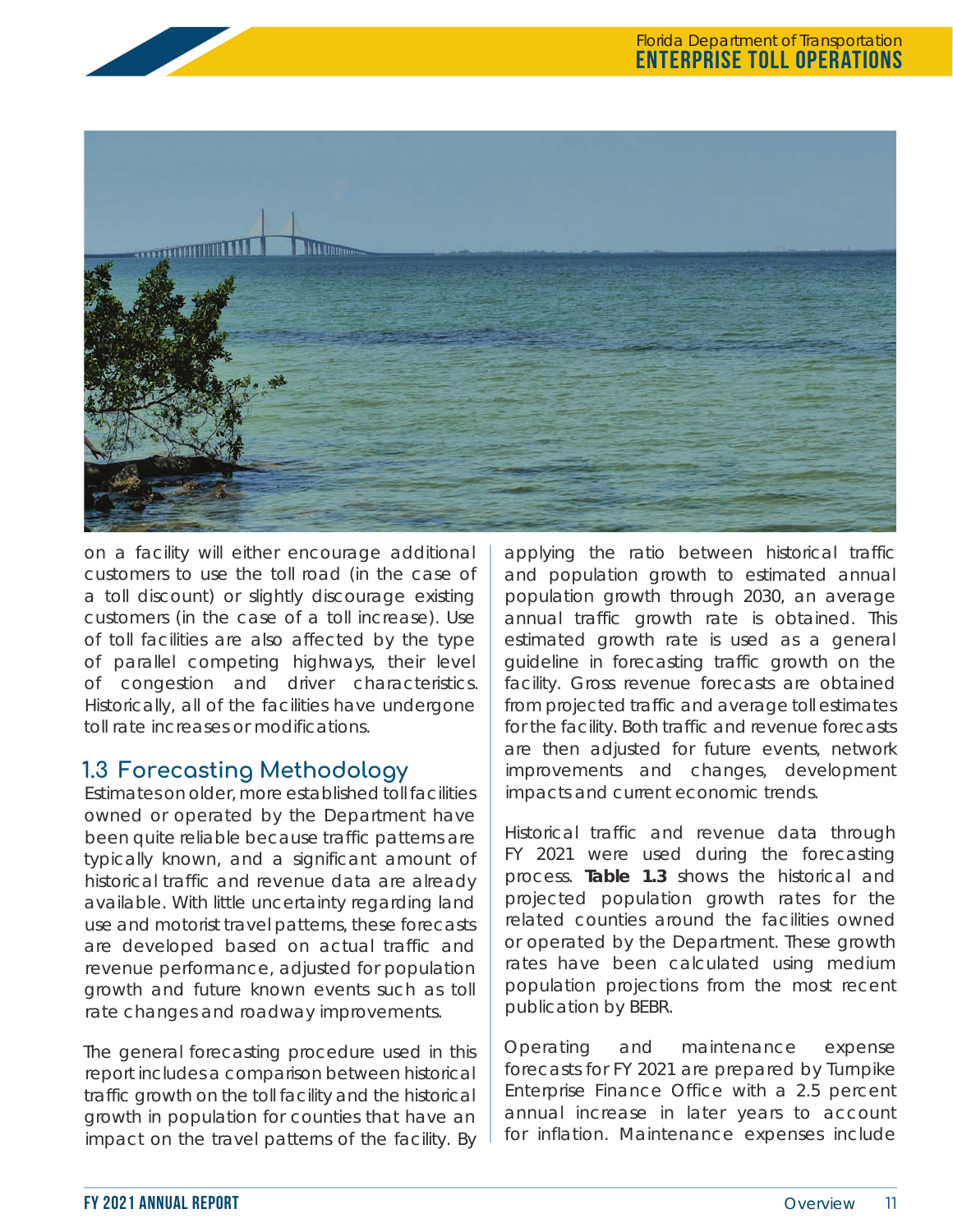|                               |                                     |                 | <b>Historical Population (000)</b> |              |                                            |              |                                            |         | Population<br><b>Forecasts</b><br>(000) |              |                                            |
|-------------------------------|-------------------------------------|-----------------|------------------------------------|--------------|--------------------------------------------|--------------|--------------------------------------------|---------|-----------------------------------------|--------------|--------------------------------------------|
| <b>System</b>                 | <b>Facility</b>                     | County          | $1990^{(1)}$                       | $2000^{(2)}$ | Annual<br>Percent<br>Change <sup>(3)</sup> | $2010^{(4)}$ | Annual<br>Percent<br>Change <sup>(5)</sup> | 2020(6) | Annual<br>Percent<br>Change $(7)$       | $2030^{(8)}$ | Annual<br>Percent<br>Change <sup>(9)</sup> |
|                               |                                     | <b>Broward</b>  | 1,256                              | 1,623        | 2.6%                                       | 1,748        | 0.7%                                       | 1,944   | 1.1%                                    | 2,084        | 0.7%                                       |
|                               |                                     | Collier         | 152                                | 251          | 5.1                                        | 322          | 2.5                                        | 376     | 1.6                                     | 453          | 1.9                                        |
|                               | Alligator<br>Alley                  | Lee             | 335                                | 441          | 2.8                                        | 619          | 3.4                                        | 761     | 2.1                                     | 895          | 1.6                                        |
|                               |                                     | Miami-Dade      | 1,937                              | 2,254        | 1.5                                        | 2,496        | 1.0                                        | 2,702   | 0.8                                     | 3,128        | 1.5                                        |
|                               |                                     | <b>SUBTOTAL</b> | 3,680                              | 4,569        | 2.2                                        | 5,185        | 1.3                                        | 5,783   | 1.1                                     | 6,560        | 1.3                                        |
|                               | Pinellas<br>Bayway                  | Pinellas        | 852                                | 921          | 0.8                                        | 917          | 0.0                                        | 959     | 0.4                                     | 1,031        | 0.7                                        |
|                               | System                              | <b>SUBTOTAL</b> | 852                                | 921          | 0.8                                        | 917          | 0.0                                        | 959     | 0.4                                     | 1,031        | 0.7                                        |
|                               |                                     | Hillsborough    | 834                                | 999          | 1.8                                        | 1,229        | 2.1                                        | 1,460   | 1.7                                     | 1,724        | 1.7                                        |
| Department-                   | Sunshine<br>Skyway<br><b>Bridge</b> | Manatee         | 212                                | 264          | 2.2                                        | 323          | 2.0                                        | 400     | 2.2                                     | 471          | 1.6                                        |
| owned Facilities              |                                     | Pasco           | 281                                | 345          | 2.1                                        | 465          | 3.0                                        | 562     | 1.9                                     | 636          | 1.2                                        |
|                               |                                     | Pinellas        | 852                                | 921          | 0.8                                        | 917          | 0.0                                        | 959     | 0.4                                     | 1,031        | 0.7                                        |
|                               |                                     | Sarasota        | 278                                | 326          | 1.6                                        | 379          | 1.5                                        | 434     | 1.4                                     | 498          | 1.4                                        |
|                               |                                     | <b>SUBTOTAL</b> | 2,457                              | 2,855        | 1.5                                        | 3,313        | 1.5                                        | 3,815   | 1.4                                     | 4,360        | 1.3                                        |
|                               | Wekiva<br>Parkway                   | Lake            | 152                                | 211          | 3.3                                        | 297          | 3.5                                        | 384     | 2.6                                     | 445          | 1.5                                        |
|                               |                                     | Orange          | 677                                | 896          | 2.8                                        | 1.146        | 2.5                                        | 1,430   | 2.2                                     | 1,678        | 1.6                                        |
|                               |                                     | Seminole        | 288                                | 365          | 2.4                                        | 423          | 1.5                                        | 471     | 1.1                                     | 529          | 1.2                                        |
|                               |                                     | <b>SUBTOTAL</b> | 1,117                              | 1,472        | 2.8                                        | 1,866        | 2.4                                        | 2,285   | 2.0                                     | 2,652        | 1.5                                        |
|                               | TOTAL <sup>(10)</sup>               |                 | 7,254                              | 8,896        | 2.1                                        | 10,364       | 1.5                                        | 11,883  | 1.4                                     | 13,572       | 1.3                                        |
|                               | Mid-Bay                             | Okaloosa        | 144                                | 170          | 1.7                                        | 181          | 0.6                                        | 212     | 1.6                                     | 223          | 0.5                                        |
|                               | <b>Bridge</b>                       | Walton          | 28                                 | 41           | 3.9                                        | 55           | 3.0                                        | 75      | 3.2                                     | 96           | 2.5                                        |
| Department-                   |                                     | <b>SUBTOTAL</b> | 172                                | 211          | 2.1                                        | 236          | 1.1                                        | 287     | 2.0                                     | 319          | 1.1                                        |
| operated<br><b>Facilities</b> | Garcon                              | Escambia        | 263                                | 294          | 1.1                                        | 298          | 0.1                                        | 322     | 0.8                                     | 344          | 0.7                                        |
|                               | Point<br><b>Bridge</b>              | Santa Rosa      | 82                                 | 118          | 3.7                                        | 151          | 2.5                                        | 188     | 2.2                                     | 216          | 1.4                                        |
|                               |                                     | <b>SUBTOTAL</b> | 345                                | 412          | 1.8                                        | 449          | 0.9                                        | 510     | 1.3                                     | 560          | 0.9                                        |
| <b>TOTAL</b>                  |                                     |                 | 517                                | 623          | 1.9                                        | 685          | 1.0                                        | 797     | 1.5                                     | 879          | 1.0                                        |
| <b>FLORIDA TOTAL</b>          |                                     |                 | 12,938                             | 15,982       | 2.1%                                       | 18,801       | 1.6%                                       | 21,538  | 1.4%                                    | 24,419       | 1.3%                                       |

**Table 1.3 Historical and Projected Populations For Related Counties**

(1) 1990 Census data. (2) 2000 Census data.

(3) Compounded annual growth between 1990 and 2000.

(4) 2010 Census data.

(5) Compounded annual growth between 2000 and 2010.

(6) 2020 Census data.

(7) Compounded Annual growth from 2010 to 2020.

<sup>(8)</sup> University of Florida, Bureau of Economic and Business Research (BEBR) Bulletin 189, April 2021.<br>(8) Compounded annual growth between 2020 and 2030.

Compounded annual growth between 2020 and 2030.

(10) Pinellas County was only included once in the totals.

routine and periodic expenses. Routine maintenance expenses are expected to recur annually, and require funding to preserve the system and extend the life of the facility. Periodic maintenance items are usually large, expensive repairs that do not recur on an annual basis.

## **1.4 Revenue Sufficiency**

**Table 1.4** presents a historical summary of bond issues and a description of how the bond proceeds were utilized for the five toll facilities (Revenue bonds were not issued for the Wekiva Parkway). All revenue bonds are guaranteed by toll revenues of the facility and are not a general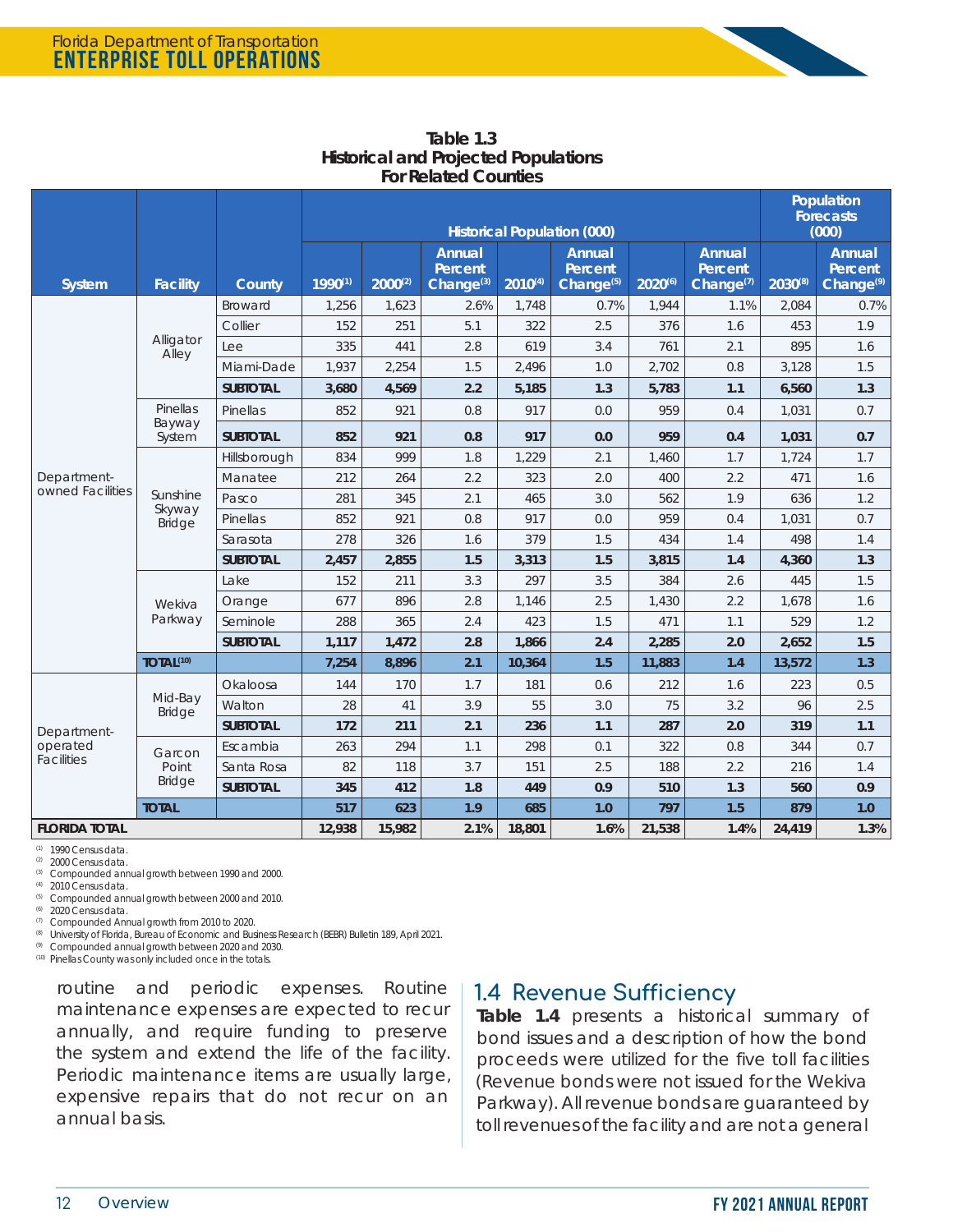| <b>Facility</b>                      | <b>Bonds</b><br>Outstanding as<br>of June 30, 2021<br>(5000) | <b>Underlying Bond</b><br>Rating $(1)$                | Date of<br><b>Issuance</b> | <b>Amount</b><br>(5000) | <b>Use of Funds</b>                                                                                             |
|--------------------------------------|--------------------------------------------------------------|-------------------------------------------------------|----------------------------|-------------------------|-----------------------------------------------------------------------------------------------------------------|
|                                      |                                                              |                                                       | 1963                       | \$17,000                | • Fund construction of the facility                                                                             |
| <b>Alligator Alley</b>               | \$14,180                                                     | AA- (S&P)<br>A1 (Moody's)<br>$A+$ (Fitch)             | 1997                       | 55,230                  | • Fund SunPass® installation, SR 29 improvements, toll plaza<br>reconstruction and rest areas                   |
|                                      |                                                              |                                                       | 2007A                      | 43,175                  | • Refund the outstanding Series 1997 issue                                                                      |
|                                      |                                                              |                                                       | 2017A                      | 21,635                  | • Refund the outstanding Series 2007A issue                                                                     |
| Pinellas Bayway                      | N/A                                                          | N/A                                                   | 1960                       | 16,800                  | • Fund construction of the facility                                                                             |
| System                               |                                                              |                                                       | 1965                       | 21,050                  | • Refund Series 1960 issue                                                                                      |
|                                      |                                                              |                                                       | 1951                       | 21,250                  | • Fund construction of original single span bridge                                                              |
|                                      |                                                              |                                                       | 1966                       | 23,500                  | • Refund Series 1951 issue and expand the facility                                                              |
| Sunshine Skyway                      | \$81,135                                                     | $A(S\&P)$<br>A1 (Moody's)<br>$A+$ (Fitch)             | 1984                       | 36,000                  | • Fund replacement of the original Sunshine Skyway Bridge with the<br>new single four-lane high-level structure |
| <b>Bridge</b>                        |                                                              |                                                       | 1986                       | 35,165                  | Refund the outstanding Series 1984 issue<br>$\bullet$                                                           |
|                                      |                                                              |                                                       | 1991                       | 33,000                  | • Advance refund outstanding Series 1984 and Series 1986 issues                                                 |
|                                      |                                                              |                                                       | 2001                       | 17,555                  | • Refund the outstanding Series 1991 issue                                                                      |
| <b>Garcon Point</b><br><b>Bridge</b> | N/A <sup>(2)</sup>                                           | $D$ (S&P)<br>Withdrawn (Moody's)<br>Withdrawn (Fitch) | 1996                       | 94.994                  | • Finance construction of the two-lane facility                                                                 |
|                                      |                                                              |                                                       | 1991A                      | 30,790                  | • Finance acquisition and construction of the two-lane facility                                                 |
|                                      |                                                              |                                                       | 1991B                      | 25,100                  | • Finance acquisition and construction of the two-lane facility                                                 |

**Table 1.4 History of Bond Issues**

|                                                     |                    |                                                                                                                                    | 2001  | 17,555  | • Refund the outstanding Series 1991 issue                                                                                                                           |
|-----------------------------------------------------|--------------------|------------------------------------------------------------------------------------------------------------------------------------|-------|---------|----------------------------------------------------------------------------------------------------------------------------------------------------------------------|
| <b>Garcon Point</b><br><b>Bridge</b>                | N/A <sup>(2)</sup> | D (S&P)<br>Withdrawn (Moody's)<br>Withdrawn (Fitch)                                                                                | 1996  | 94,994  | • Finance construction of the two-lane facility                                                                                                                      |
|                                                     |                    |                                                                                                                                    | 1991A | 30,790  | • Finance acquisition and construction of the two-lane facility                                                                                                      |
|                                                     |                    |                                                                                                                                    | 1991B | 25,100  | Finance acquisition and construction of the two-lane facility                                                                                                        |
|                                                     |                    |                                                                                                                                    | 1993A | 57,210  | • To achieve a crossover refunding of the Series 1991A Bonds and all<br>of the Series 1991B Bonds                                                                    |
|                                                     |                    |                                                                                                                                    | 1993D | 29,040  | • To provide funds necessary to advance refund the Series 1991A<br><b>Bonds</b>                                                                                      |
|                                                     |                    |                                                                                                                                    | 1997A | 12,978  | • Finance a portion of the costs of renovation, improvement and<br>expansion of the toll plaza; reimburse the County for certain<br>Interlocal Agreement Payments    |
|                                                     |                    |                                                                                                                                    | 1997B | 2,910   | • Fund certain debt restructuring costs including exchanging certain<br>Series 1991B, Series 1993A and Series 1993D bonds                                            |
|                                                     |                    | 1st Senior Lien                                                                                                                    | 2004A | 21,700  | • Refund certain of the Authority's outstanding bonds including<br>unexchanged Series 1993 Bonds outstanding and Series 1997A<br><b>Bonds</b>                        |
|                                                     | \$267,420          | Bonds: BBB+ (S&P)<br>BBB+ (Fitch)                                                                                                  | 2004B | 11,525  | • Finance a portion of the costs of the design and construction of the<br>north approach capacity improvement and toll plaza expansion                               |
| Mid-Bay Bridge/<br>Spence<br>Parkway <sup>(3)</sup> |                    | 2nd Senior Lien<br>Bonds: BBB (S&P)<br>BBB (Fitch)<br><b>Insured Series</b><br>2015A Bonds:<br><b>AA (S&amp;P)</b><br>A2 (Moody's) | 2007A | 25,525  | • Finance a portion of the costs of the design and construction of<br>Phase 1 and Phase 2 of the Connector project and the widening of<br>SR 20                      |
|                                                     |                    |                                                                                                                                    | 2007B | 23,665  | • Finance a portion of the costs of the design and construction of<br>Phase 1 and Phase 2 of the Connector project and the widening of<br><b>SR 20</b>               |
|                                                     |                    |                                                                                                                                    | 2008A | 34,900  | • Refund the outstanding series 2004A and 2004B issues                                                                                                               |
|                                                     |                    |                                                                                                                                    | 2011A | 143,950 | • Finance a portion of the costs of the design and construction of<br>Phase 2 and Phase 3 of the Connector project and the resurfacing<br>of Range Road              |
|                                                     |                    |                                                                                                                                    | 2011B | 10,725  | • Refund the outstanding series 1993A and 1993D issues and<br>defeasing certain maturities of the 1997A Bonds                                                        |
|                                                     |                    |                                                                                                                                    | 2015A | 227,040 | • Refund the 1997A, 2007A, 2007B, 2008A, 2011A and 2011B bonds<br>and fund a portion of the 1st Senior Lien debt service reserve fund                                |
|                                                     |                    |                                                                                                                                    | 2015B | 24,500  | • Refund a portion of the 2008A and 2011B bonds and fund a portion<br>of the 1st Senior Lien debt service reserve fund                                               |
|                                                     |                    |                                                                                                                                    | 2015C | 33,500  | • Refund a portion of the 2007A, 2007B, 2011A and 2011B bonds, fund<br>the 2nd senior lien debt service reserve fund, and make capital<br>improvements to the system |

Source: Official Statements.<br>
Current Bond Rating

<sup>(1)</sup> Current Bond Ratings from Fitch Ratings, Inc; Moody's Investor Service and Standard and Poor's (S&P) Rating Services.<br><sup>(2)</sup> The Santa Rosa Bay Bridge Authority is currently in default on its outstanding revenue bonds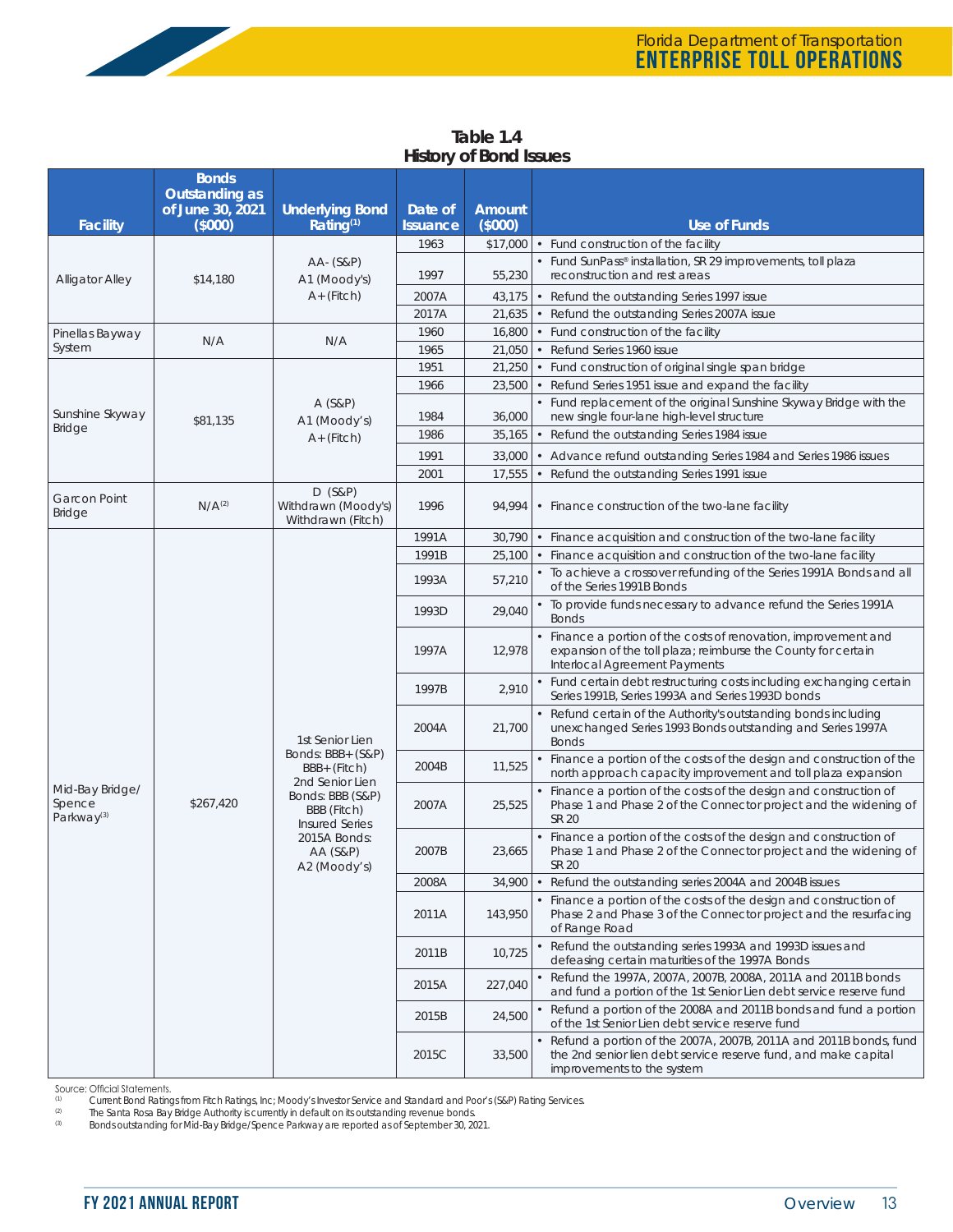obligation of the State of Florida. In order to measure the revenue sufficiency of each facility to meet future debt requirements, debt service coverage is computed representing the ratio of annual net revenues to the annual debt service requirement. For example, a debt service coverage ratio of 2.0 indicates that for every \$1 of debt service, \$2 of net revenue is available to satisfy the debt service. Net revenues are generally defined as gross revenue less operating and maintenance (O&M) expenses. Annual payments of bond principal and interest represent the annual debt service requirement. Alligator Alley, Sunshine Skyway Bridge, Garcon Point Bridge and Mid-Bay Bridge are the only facilities with outstanding bonds.

## **1.5 Toll Collection Methodology**

Table 1.5 provides an inventory of the existing toll collection plans on the facilities. The main toll collection method used on toll facilities owned or operated by the Department consists of the coin (or barrier) system that offers both manual and automatic lanes for toll payment. The coin system method of toll collection requires the customer to stop at each toll plaza to pay the cash toll. In addition to cash, SunPass® is available on all facilities. Further, TOLL-BY-PLATE<sup>®</sup> is available on the Spence Parkway and Wekiva Parkway, which are All-Electronic Toll (AET) facilities. Tolls for vehicles with three or more axles are calculated by multiplying the toll for two-axle vehicles by the number of axles (N) minus one (also known as the "N minus 1" method). The "N minus 1" toll structure is designed to enhance toll simplification, revenue productivity and accountability over the per-axle method.

## **1.6 The SunPass® System**

The SunPass® electronic toll collection system provides customers who use the technology with non-stop travel through the toll plazas. The statewide implementation of SunPass<sup>®</sup> provides a convenient method of toll payment anywhere in the State of Florida.

During FY 2021, the Department sold 2.0 million transponders with average monthly sales of 165 thousand transponders. SunPass®

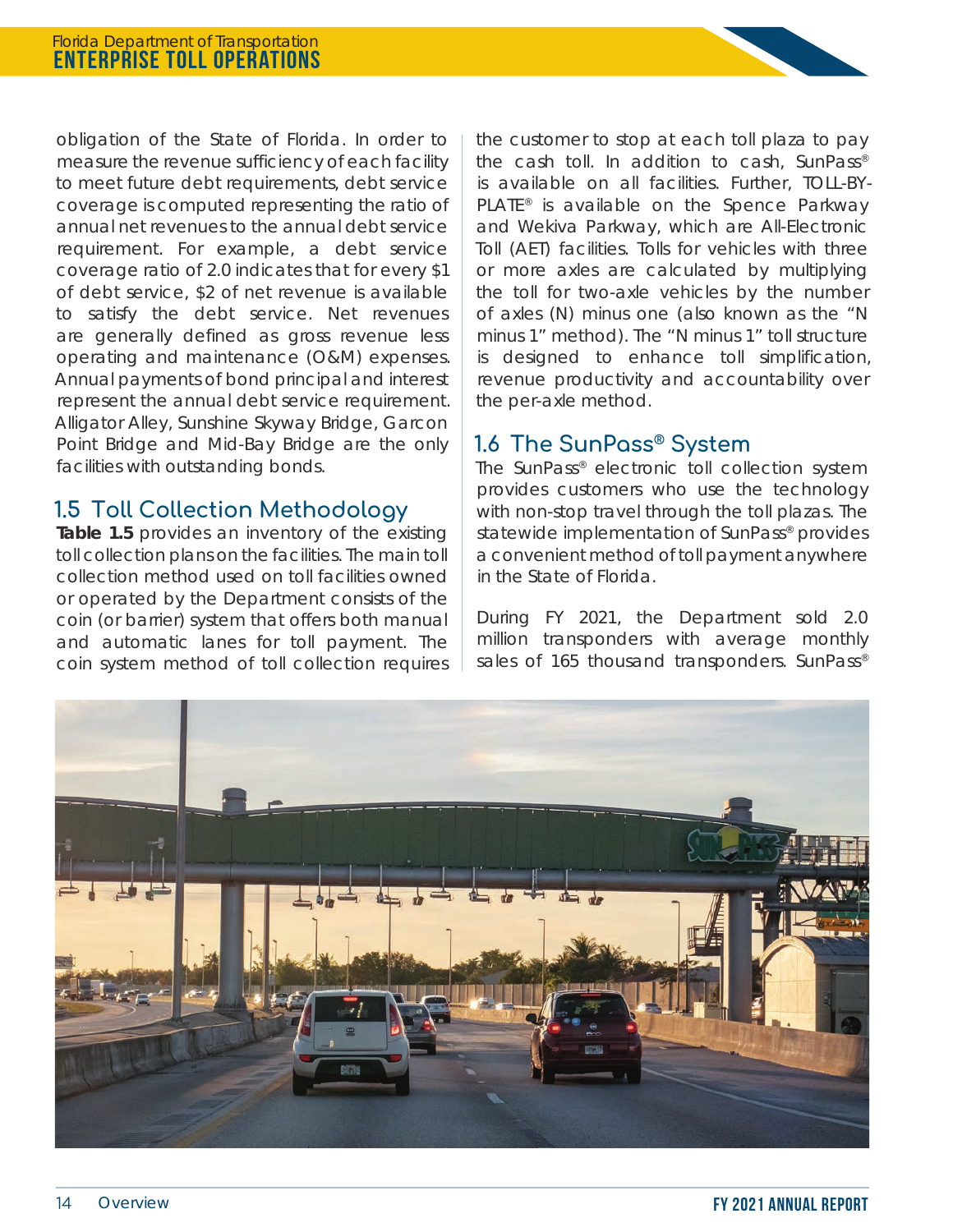

| <b>Type</b>                        | <b>System</b>                                                   | <b>Multi-axle Rate</b><br><b>Adustment</b> | Method of<br><b>Toll Payment</b>     | <b>Current Toll Discounts</b>                  |
|------------------------------------|-----------------------------------------------------------------|--------------------------------------------|--------------------------------------|------------------------------------------------|
|                                    | Alligator Alley <sup>(1)</sup>                                  | N minus 1                                  | Cash: SunPass                        | 10% (SunPass)                                  |
| Department-<br>owned Facilities    | Pinellas Bayway System (East & West<br>$Plazas)$ <sup>(2)</sup> |                                            |                                      | <b>Annual Unlimited Pass, 46%</b><br>(SunPass) |
|                                    | Pinellas Bayway System (South plaza) <sup>(2)</sup>             | N minus 1                                  | Cash: SunPass                        | Annual Unlimited Pass, 65%<br>(SunPass)        |
|                                    | Sunshine Skyway Bridge <sup>(3)</sup>                           | N minus 1                                  | Cash: SunPass                        | 29% (SunPass)                                  |
|                                    | Wekiva Parkway                                                  | N minus 1                                  | TBP: SunPass                         | 25% (SunPass)                                  |
|                                    | Garcon Point Bridge <sup>(4)</sup>                              | N minus 1                                  | Cash: SunPass                        | 25% (SunPass, 2-axle vehicles only)            |
| Department-<br>operated Facilities | Mid-Bay Bridge/Spence Parkway <sup>(5)</sup>                    | N minus 1                                  | Cash/IBP <sup>(6)</sup> )<br>SunPass | 25% (SunPass, 2-axle vehicles only)            |

#### **Table 1.5 Toll Collection Plan Comparisons FY 2021**

(1) All vehicles with SunPass receive a 10 percent discount (immediate) and no minimum SunPass usage is required.

(2) SunPass includes the annual unlimited passes (\$15 Bayway Isles pass and \$50 General Public pass) for qualified vehicles.

(3) All vehicles with SunPass receive a 29 percent discount (immediate) and no minimum SunPass usage is required. Three or more axle vehicles receive a 10 percent discount after a threshold of 40 monthly transactions is reached (retroactive).

(4) A SunPass discount of 25 percent is applied with 30 or more transactions each month for two-axle vehicles (retroactive). SunPass discounts are not available to multi-axle vehicles.

(5) Two-axle vehicles with SunPass receive a 25 percent discount (immediate) with no minimum SunPass usage required. A frequent SunPass user discount of \$1.00 for the Bridge Plaza and \$0.50 for Spence Parkway is applied retroactively after exceeding 31 transactions per month. The rebate threshold must be reached at each tolling point separately to qualify. SunPass® discounts are not available to multi-axle vehicles.

(6) Mid-Bay Bridge (cash)/Spence Parkway (TBP).

interoperability continues to extend beyond state borders with interoperability with 18 northeastern states which started in June 2021. Concurrently, the Department introduced a new portable transponder, SunPass PRO<sup>™</sup>, which enables seamless travel from Florida to Maine and west to Illinois.

In general, commuters and frequent users appreciate the value of SunPass® more than occasional users. For this reason, Departmentowned and Department-operated facilities with a high percentage of commuters typically have higher levels of SunPass<sup>®</sup> participation.